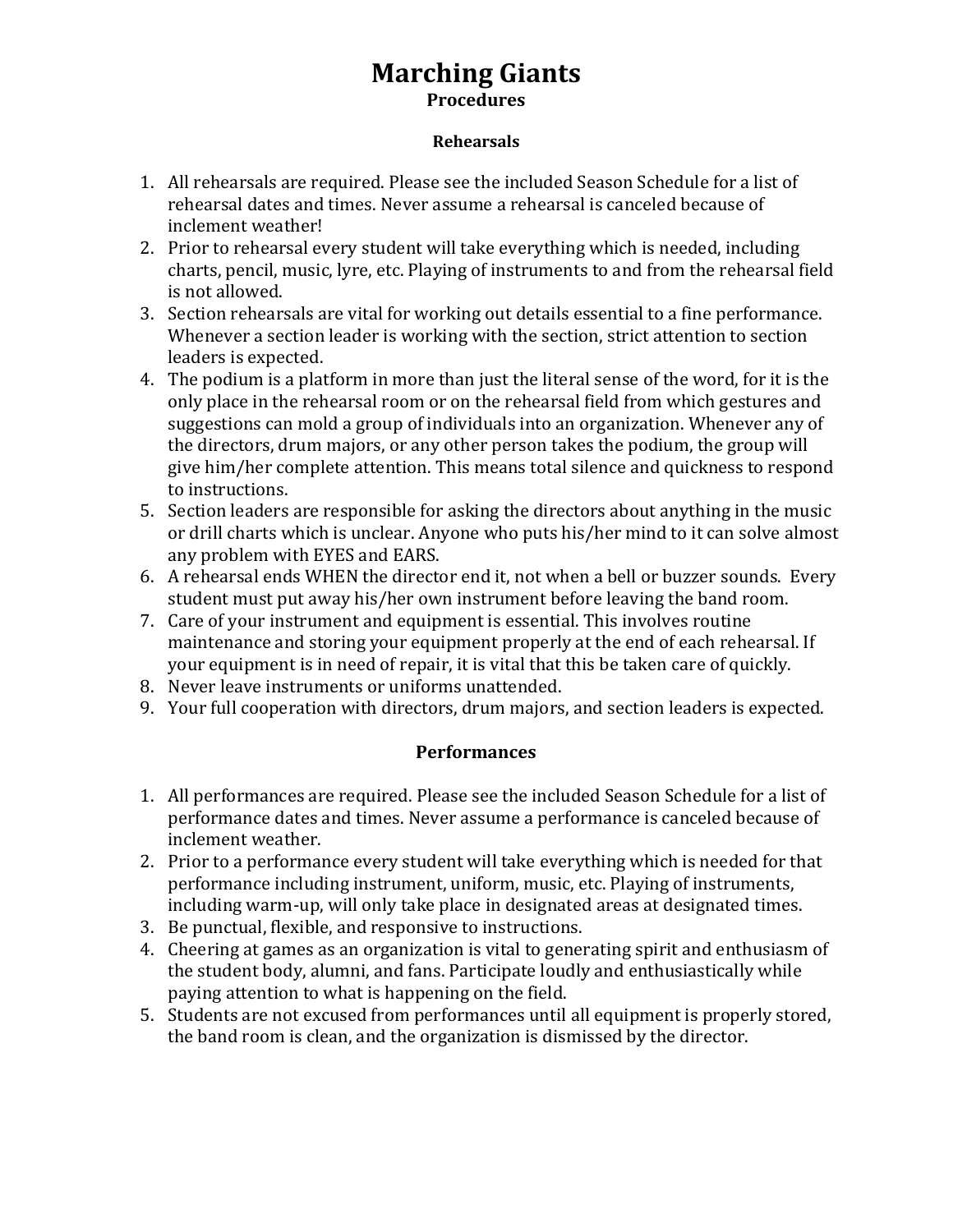## **Marching Giants Procedures (cont.)**

### **Music**

Each student is issued music, a flip folder, and a carrying folder. It is essential that each student take particular care of these items since they must be used from one year to the next. The student is responsible for the flip folder and all music issued to him throughout the marching season. All music should be marked in pencil only and not ink. Any student who loses his/her flip folder and/or music lyre will be charged a replacement fee. The replacement fee for a flip folder or for a lyre is \$5.00. Grades will be held and the student will be encumbered until all items are returned or until replacement fees are paid.

#### **Uniforms**

One of the most exciting aspects of being in marching band is putting on your uniform and preparing for a performance. You should feel a great deal of pride when you put on your uniform. However, the uniform also brings with it a great deal of responsibility. It is critical to understand that when you put on the uniform:

- 1. You become *visibly* associated with the marching band, which means that all of your words and actions become associated with the marching band and our school.
- 2. Judgments will be made on the *whole group* based on the actions of each individual. You have to ask yourself: how do you want our organization to be viewed within our community?
- 3. You should assume that *somebody* can always hear your words and see your actions.

Because the uniforms must last several years, each student is responsible for the care of his/her uniform. Each uniform part is numbered and issued to the student. Do not trade uniform parts, and do not make alterations to the uniforms. Any problems with uniform fitting should be brought to the attention of the director.

Once the uniform is issued to the student, the care of the uniform is the student's responsibility. Any uniform part damaged beyond usual wear will be charged to the student. Any uniform part that is not returned following a performance is the responsibility of the student to whom it was issued. The replacement fees listed below will be applied. Grades will be held until all items are returned or until replacement fees are paid.

Each student will be issued the following:

| 1. Shako       | \$45  |
|----------------|-------|
| 2. Shako Box   | \$5   |
| 3. Plume       | \$15  |
| 4. Coat        | \$135 |
| 5. Cape        | \$60  |
| 6. Pants       | \$85  |
| 8. Garment Bag | \$5   |
| <b>TOTAL</b>   | \$350 |